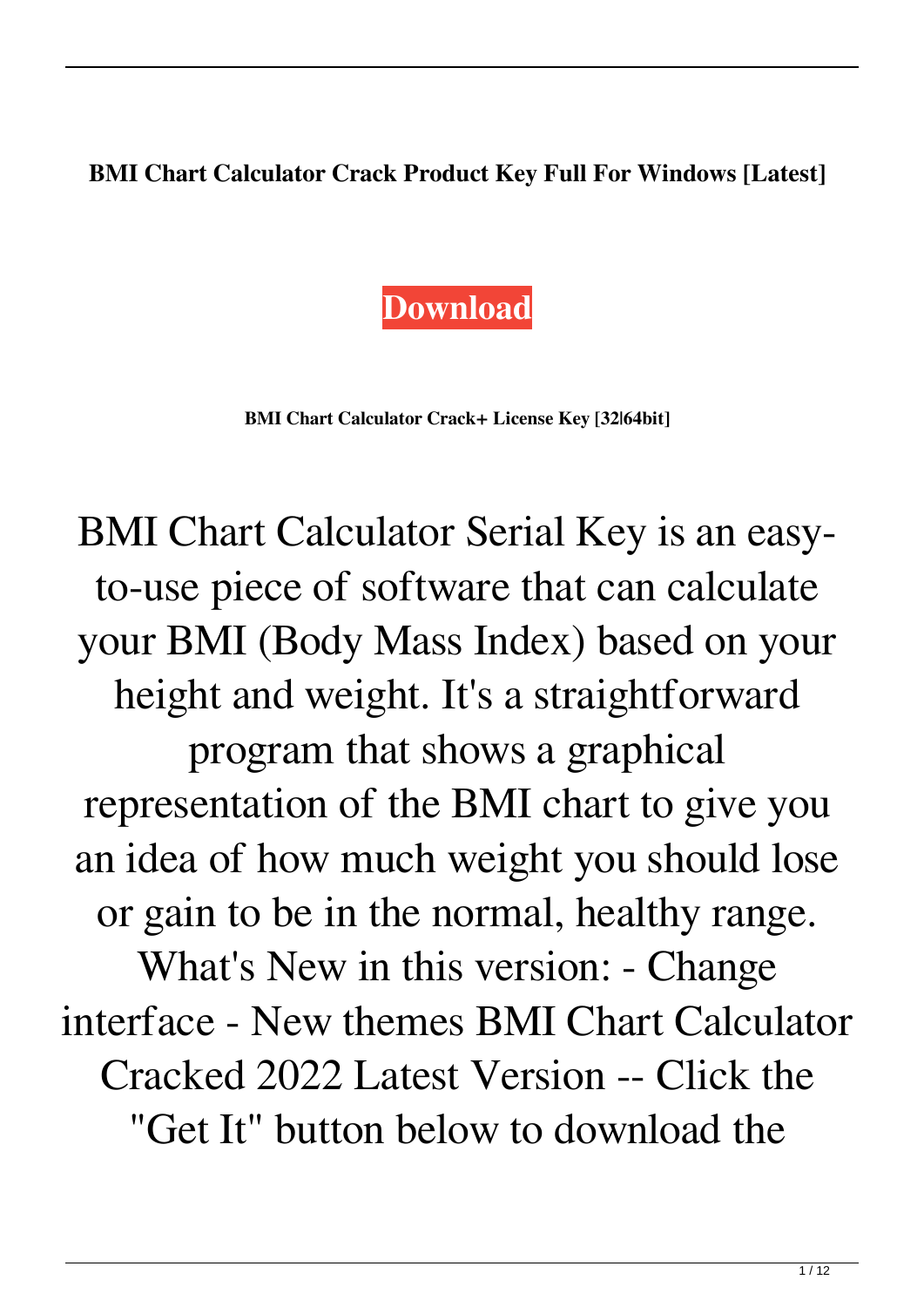installer for Windows.With an increasingly high demand for developing high-end electronic products, a high demand for CPU components has also arisen. The CPU is an important component of an electronic device, and it has to be highly integrated in order to increase the performance of the electronic device. In order to reduce the dimensions of the electronic device, a package with a chipsize package structure has been developed. Because the chip-size package structure is beneficial for reducing a size of a package of the electronic device, the chip-size package structure is more and more widely used in the

industry. However, since a small chip package has a larger thermal dissipation than a large chip package, the small chip package has a greater danger of having an overheating situation than the large chip package.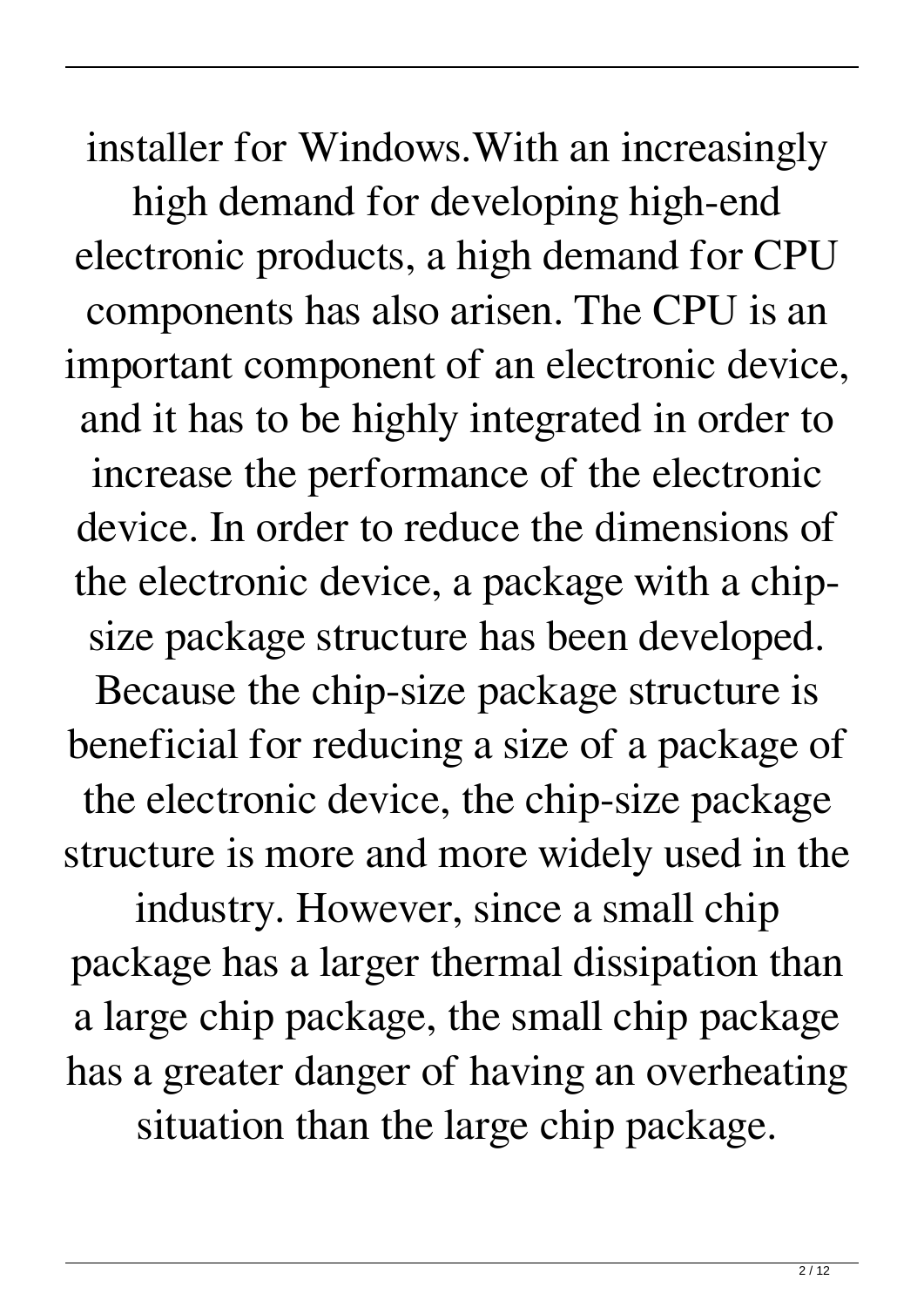Therefore, how to improve the thermal dissipation efficiency of the small chip package has become a focus of the industry.Ravnica Island Ravnica Island (; ) is a small island in the eastern part of Lake Skadar in the central part of Republic of Macedonia. The island belongs to the Municipality of Gazi Baba. The island is uninhabited. Its length is and its width is. Its surface is. The lowest point of the island is at above sea level. The island is located within the Skadar lake system. References External links Category:Islands of Lake Skadar/\* \* Copyright (c) 2017 Otávio Santana and others \* All rights reserved. This program and the accompanying materials \* are made available under the terms of the Eclipse Public License v1.0 \* and Apache License v2.0 which accompanies this distribution. \*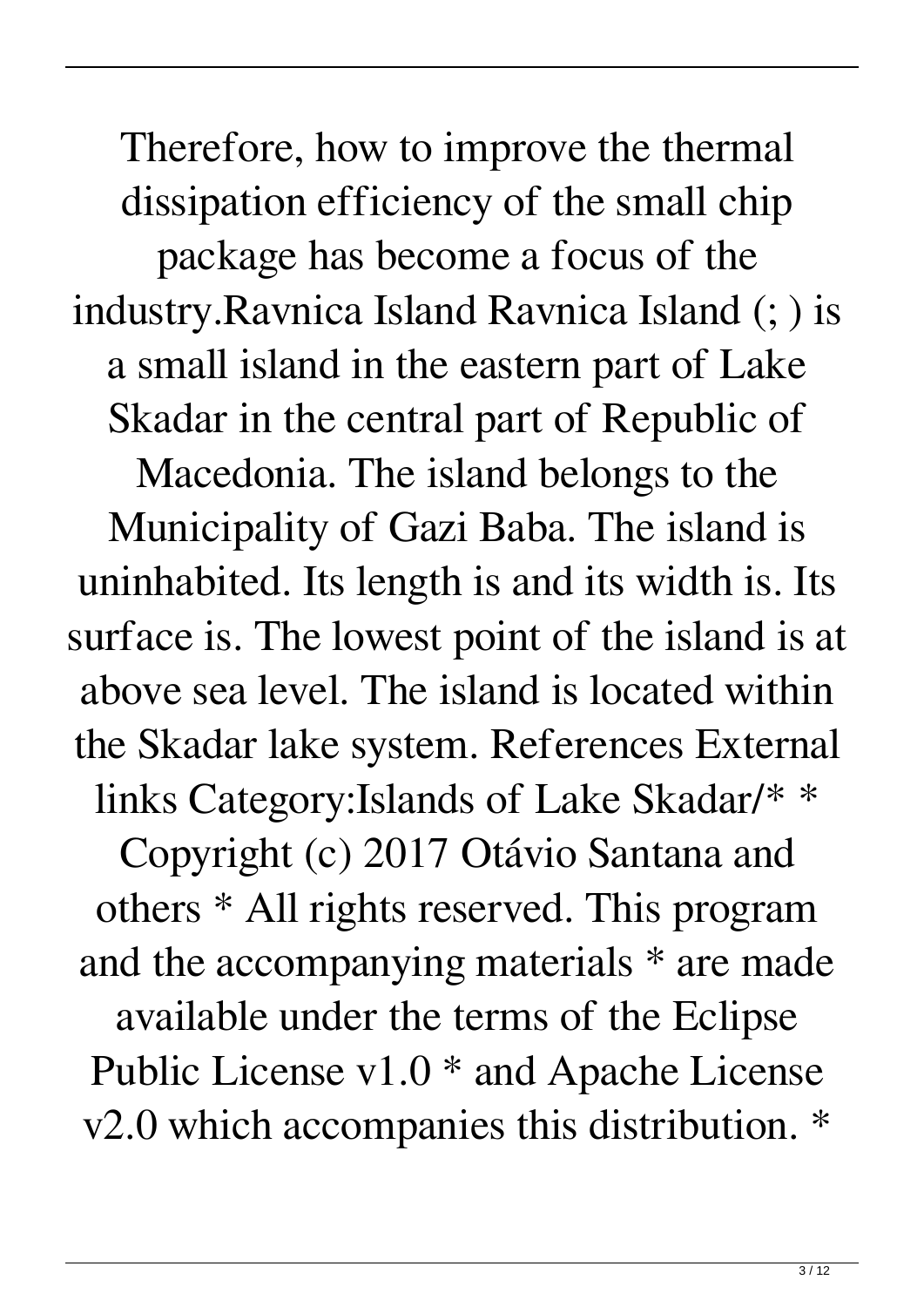## The Eclipse Public License is available at \* and the Apache License v2.0

**BMI Chart Calculator Free Download**

## 77a5ca646e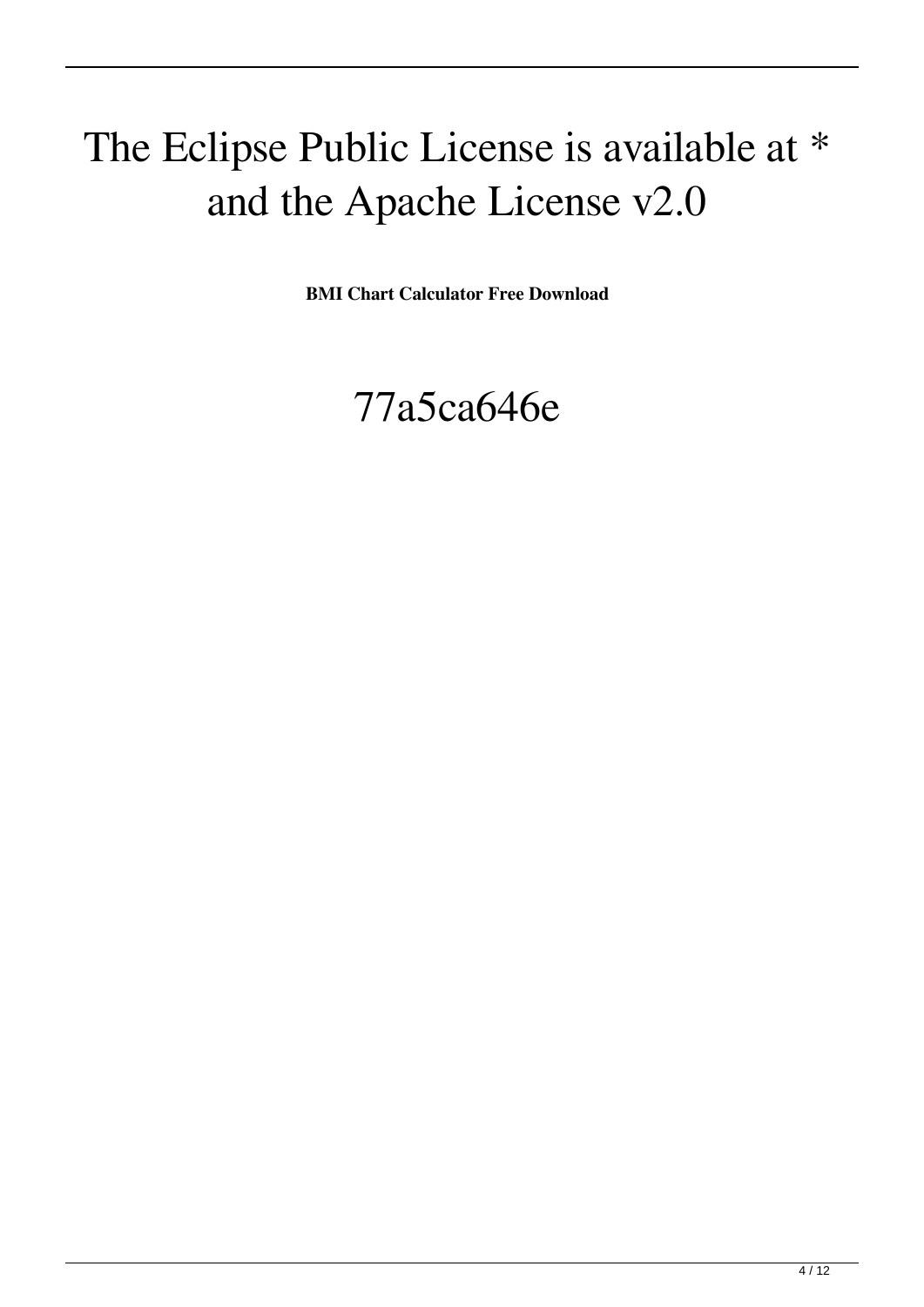This tool provides a simple and powerful solution to calculate BMI. The solution is very easy to use. The program can process imperial or metric values and both feet or cm's. Use the built in memory and serial port to monitor and receive data from the host.... Javascript BMI Calculator is a powerful, easyto-use BMI calculator that allows you to calculate your Body Mass Index (BMI) in the most accurate way. The program uses advanced heuristics for weighing input data and it also allows you to verify input data by providing small popup boxes with calculation verification. Javascript BMI Calculator is an extension for the Windows calculator that provides a simple and powerful solution to calculate BMI. The solution is very easy to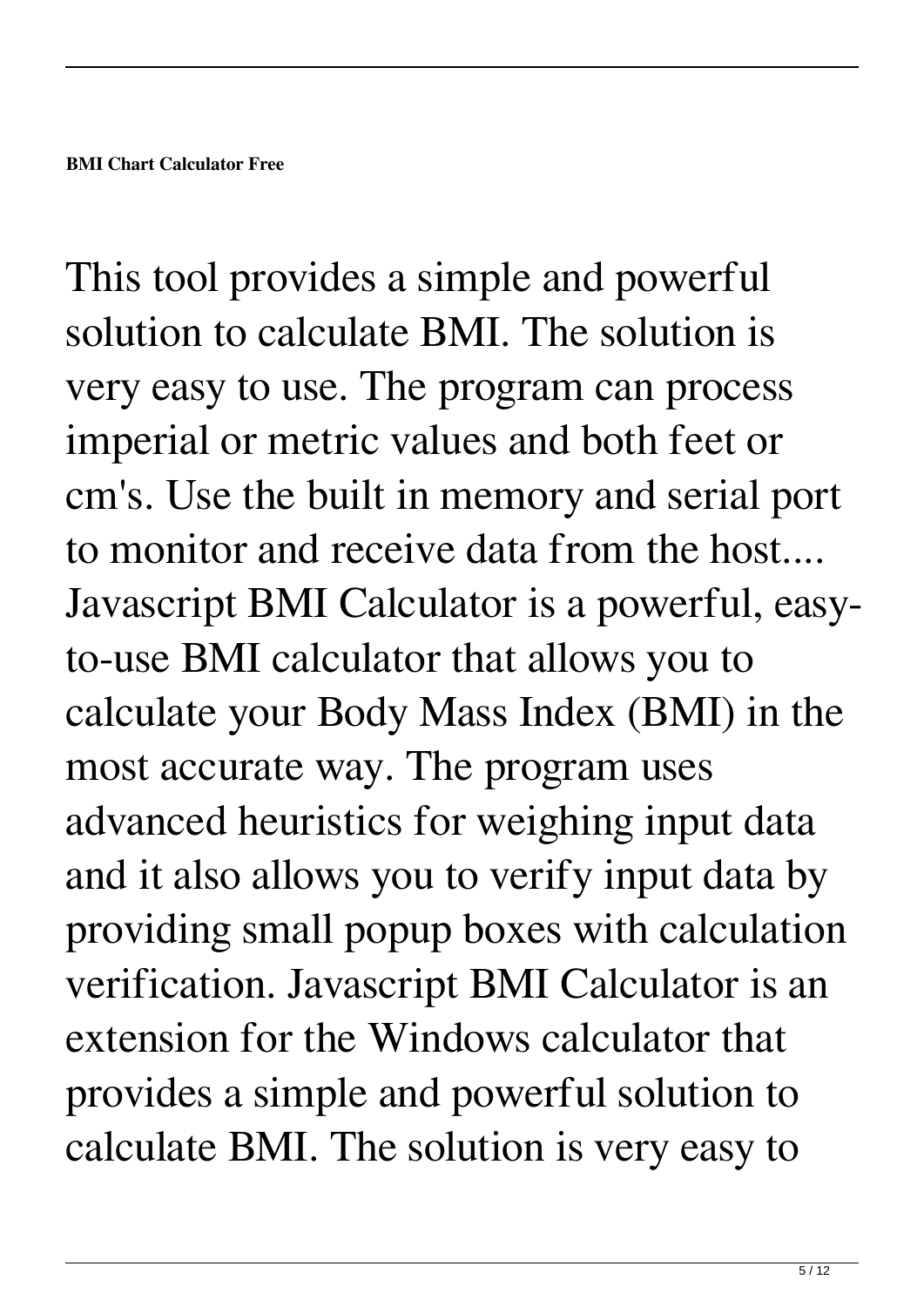use. The program can process imperial or metric values and both feet or cm's. Use the built in memory and serial port to monitor and receive data from the host.... BMI Chart Calculator is an easy-to-use piece of software that can calculate your BMI (Body Mass Index) based on your height and weight. It's a straightforward program that shows a graphical representation of the BMI chart to give you an idea of how much weight you should lose or gain to be in the normal, healthy range. Needs.NET Framework to work Installing the tool doesn't take long, but you should make sure to have.NET Framework downloaded and installed to be able to load the weight loss calculator. Study the BMI chart When it comes to the interface, BMI Chart Calculator opts for a large window with a simple look and layout,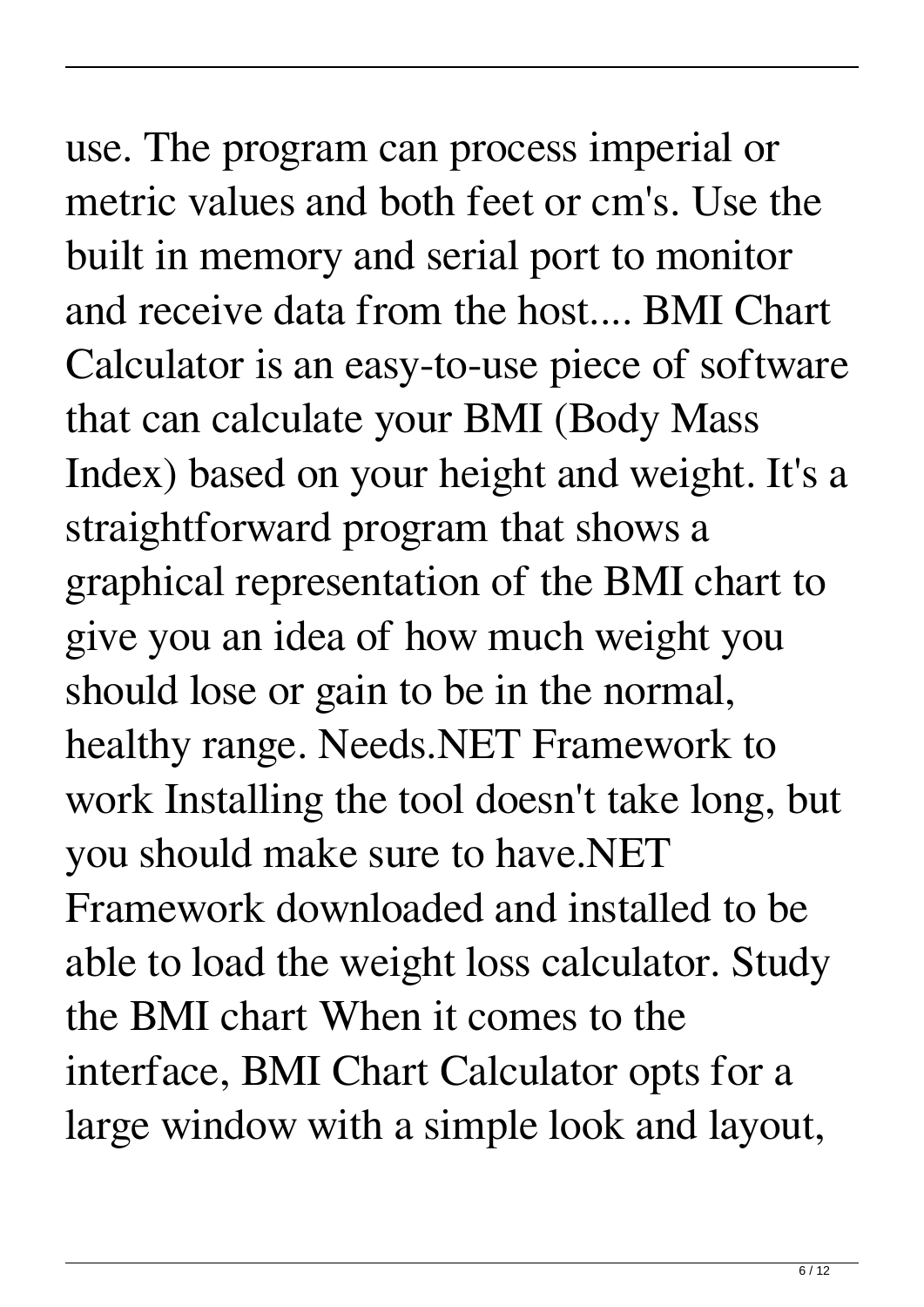which displays the BMI table with the weights, heights and corresponding BMIs. Light blue means underweight (less than 18.5), green is normal weight (between 18.5 and 24.9), yellow is overweight (between 25 and 29.9), orange is obese (between 30 and 39), while red represents extremely obese (greater than 39). Calculate your BMI easily It's possible to enter your height and weight using either the imperial system ("Standard" tab, with feet, inches and pounds) or the metric one ("Metric" tab, with centimeters and kilograms). After clicking the "Calculate" button, the app immediately determines your BMI and range, and pinpoints it in the chart (black box) to show you where you stand. The "Reset" button is responsible with clearing the values to make new calculations. Easy-to-use and practical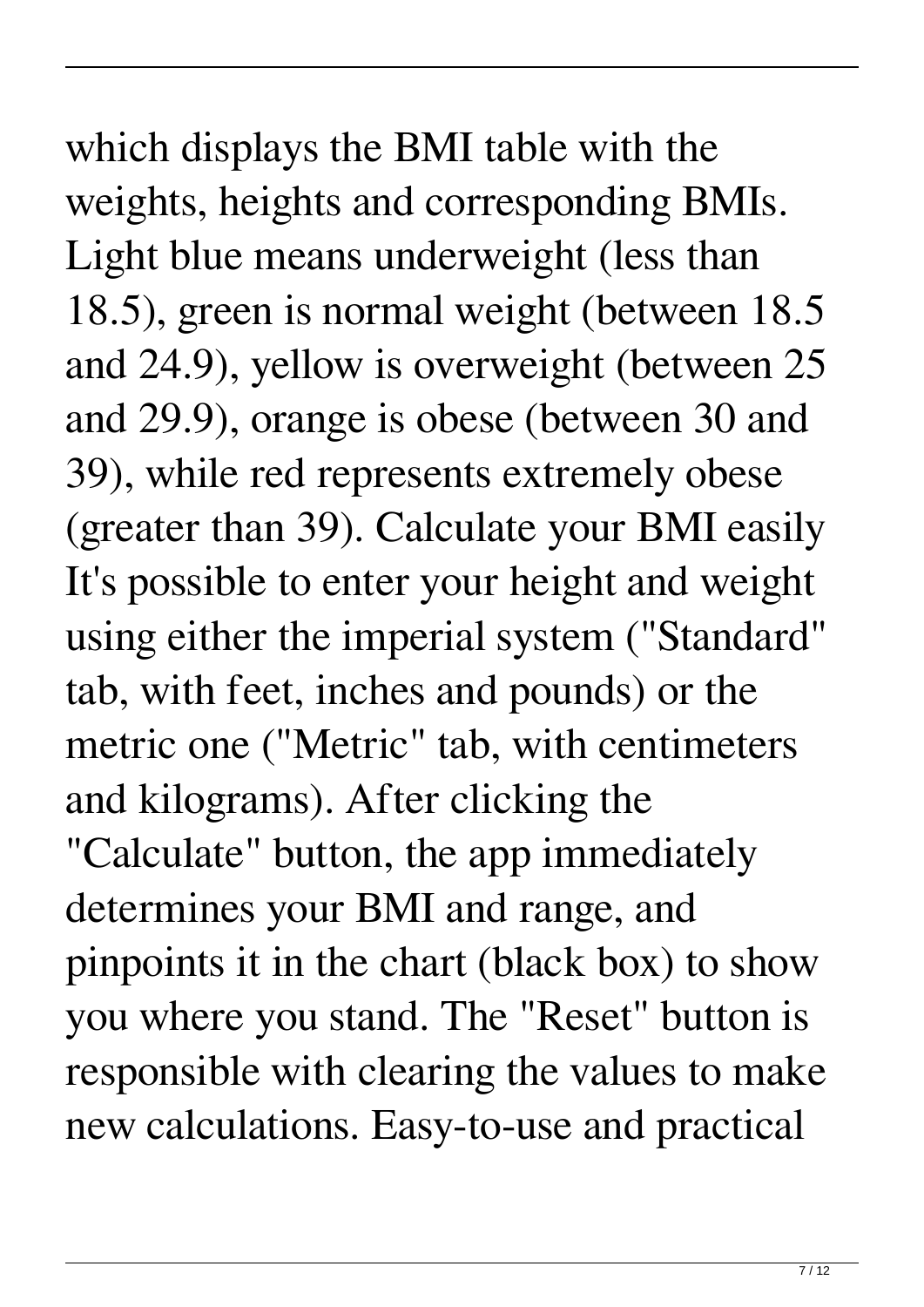## BMI calculator

**What's New in the?**

Want to know what your body type is? Well, BMI Chart Calculator can do it for you! By using an easy-to-understand chart you can find out how your weight and height will affect your BMI and possibly what your body type is. The chart offers support for the imperial and metric systems and it shows you the BMI underweight, normal weight, overweight and extremely obese values. It even lets you know how your weight and height will affect your BMI. Find out your BMI! Also, you can use this app to find out your BMI. However, using BMI Chart Calculator is not necessarily the same as using a medical BMI calculator. In the latter, it shows the BMI percents for different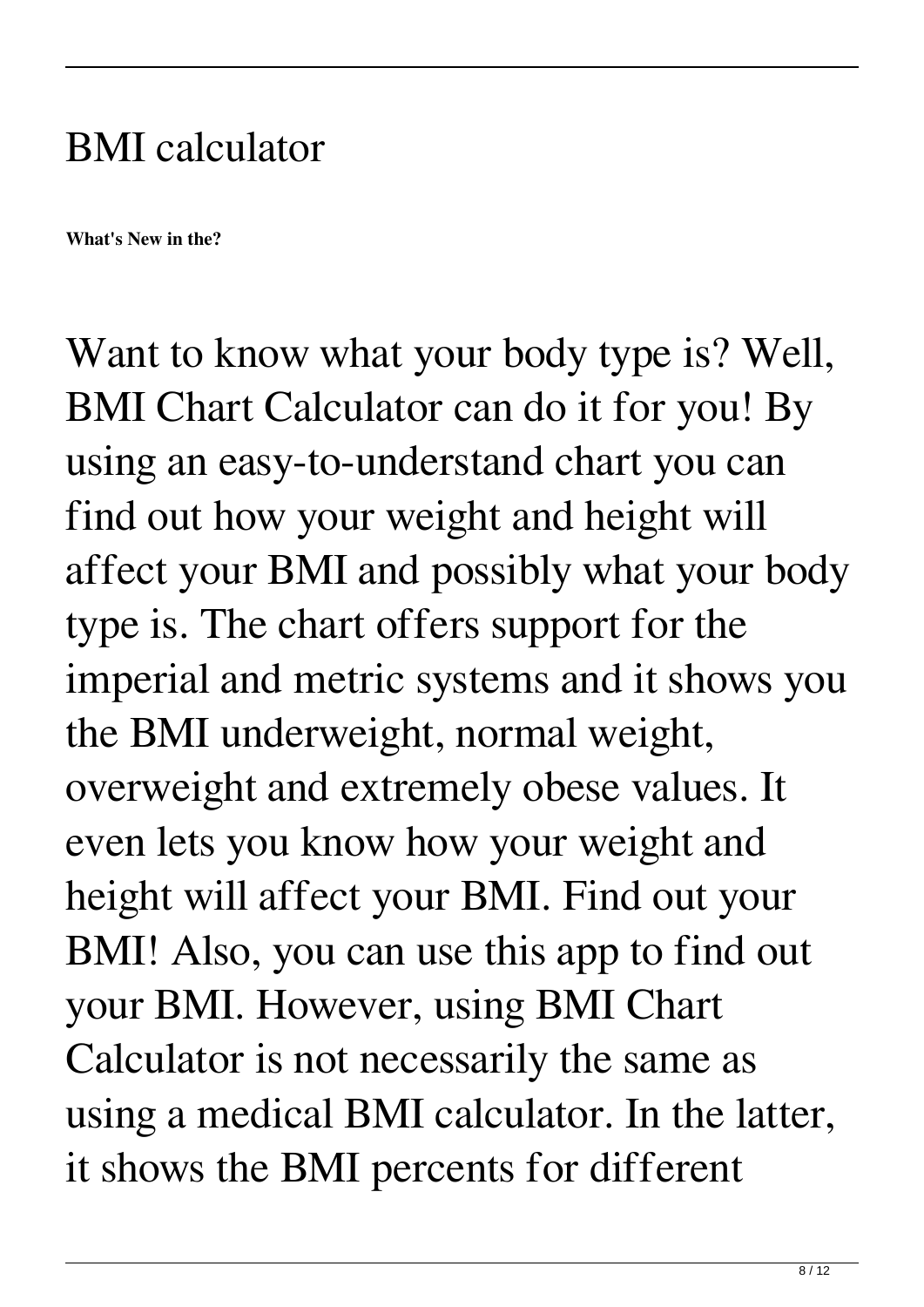heights, rather than showing the actual BMI values. This app simply takes your height and weight to calculate your BMI, and then shows you how this number relates to your body type. As with medical BMI calculators, using this app is not necessarily the same as using a medical BMI calculator. It simply takes your height and weight to calculate your BMI, and then shows you how this number relates to your body type. Features: \* Calculate BMI \* Take a picture of your body and input the measurements \* Take a picture of your body and input the measurements \* Take a picture of your body and input the measurements \* Take a picture of your body and input the measurements \* Weight and height \* Imperial or metric units \* Imperial or metric units \* Imperial or metric units \* Imperial or metric units \* Imperial or metric units \*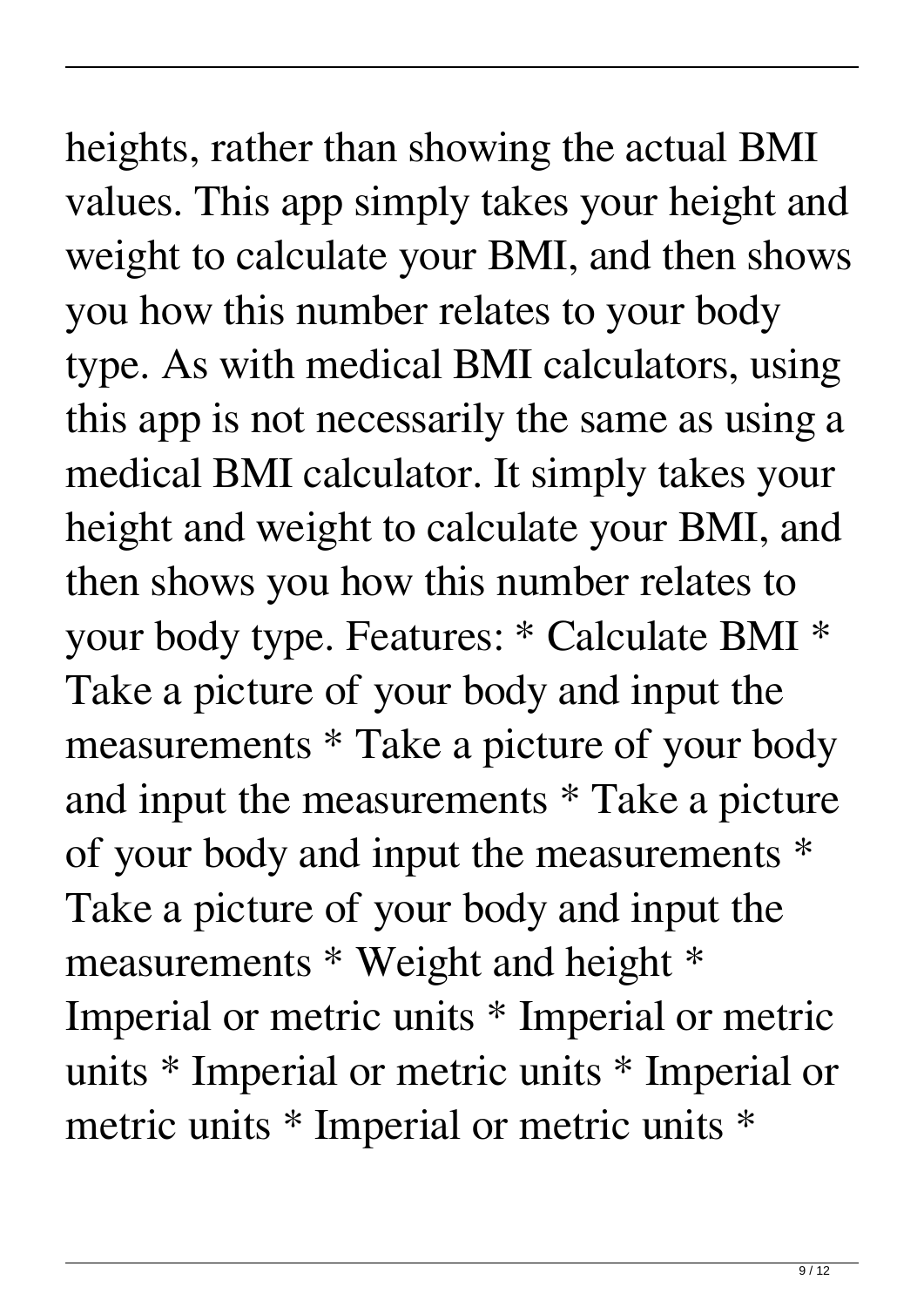Imperial or metric units \* Imperial or metric units \* Imperial or metric units \* Imperial or metric units \* Imperial or metric units \* Imperial or metric units \* Imperial or metric units \* Imperial or metric units \* Imperial or metric units \* Imperial or metric units \* Imperial or metric units \* Imperial or metric units \* Imperial or metric units \* Imperial or metric units \* Imperial or metric units \* Imperial or metric units \* Imperial or metric units \* Imperial or metric units \* Imperial or metric units \* Imperial or metric units \* Imperial or metric units \* Imperial or metric units \* Imperial or metric units \* Imperial or metric units \* Imperial or metric units \* Imperial or metric units \* Imperial or metric units \* Imperial or metric units \* Imperial or metric units \* Imperial or metric units \* Imperial or metric units \* Imperial or metric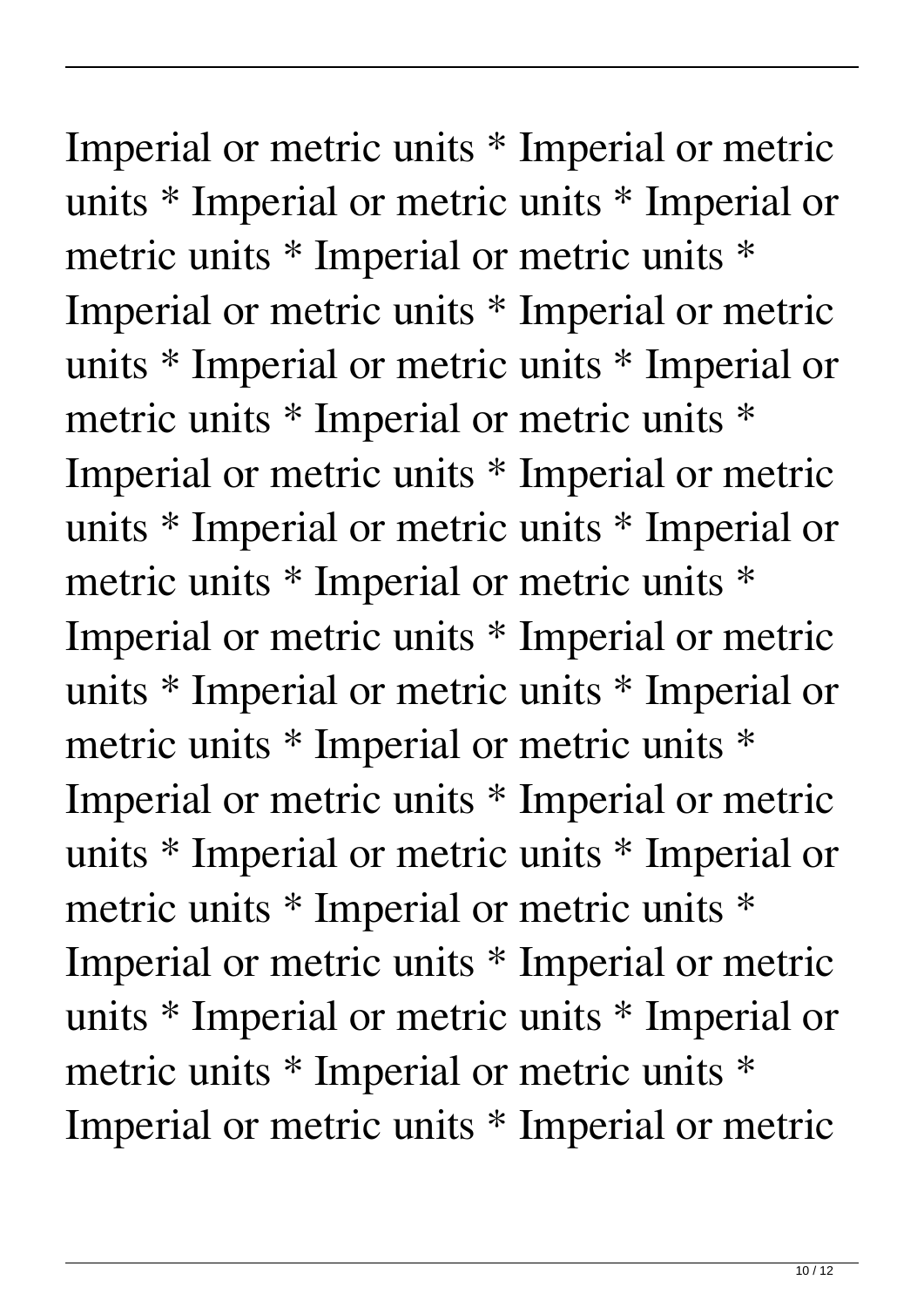units \* Imperial or metric units \* Imperial or metric units \* Imperial or metric units \* Imperial or metric units \* Imperial or metric units \* Imperial or metric units \* Imperial or metric units \* Imperial or metric units \* Imperial or metric units \* Imperial or metric units \* Imperial or metric units \* Imperial or metric units \* Imperial or metric units \* Imperial